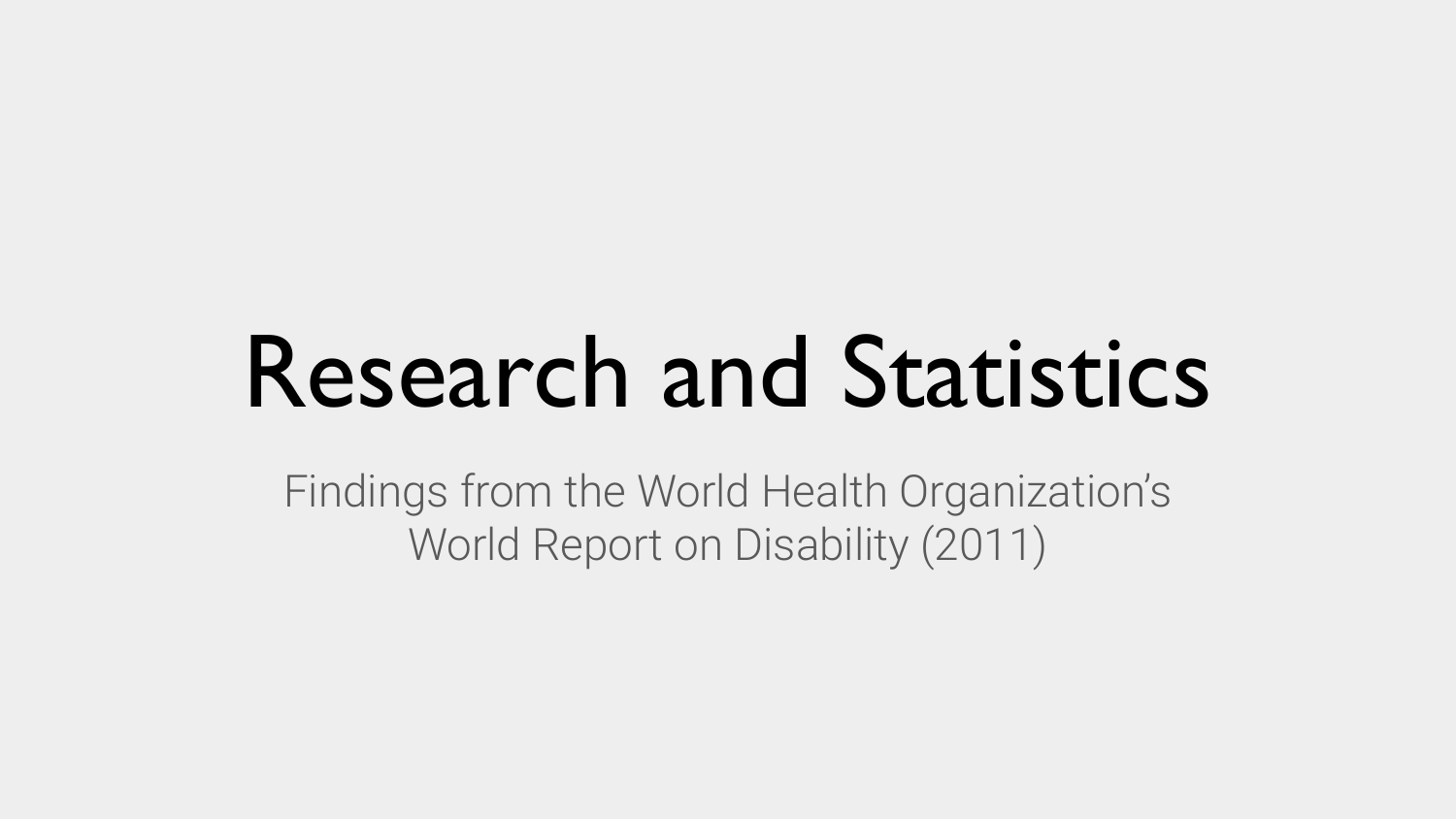### The Global Situation



- Around 150 million adults experience significant difficulties in functioning
- Disability prevalence is increasing

• Disability disproportionately affects vulnerable populations: women, older people and poor households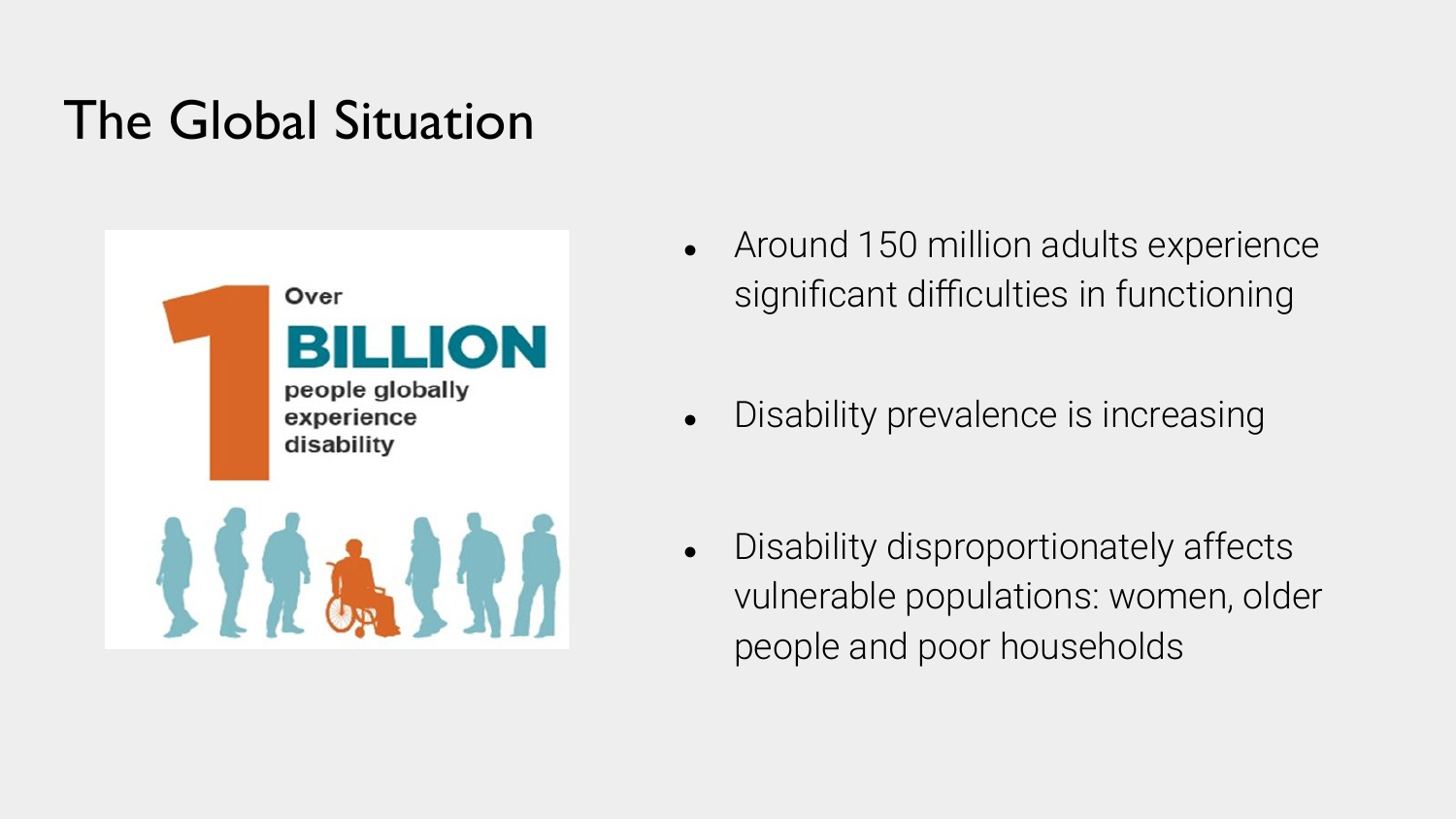- The International Classification of Functioning, Disability and Health (ICF) defines disability as a complex phenomenon, reflecting the interaction between features of a person's body and features of the society in which he or she lives.
- Based on the ICF definition of disability, over a billion people worldwide and 19% of the Ugandan population are estimated to have some form of disability.
- The prevalence of disability is predicted to increase in the future due to ageing populations and an increase in chronic health conditions hence the need to urgently deal with global disability.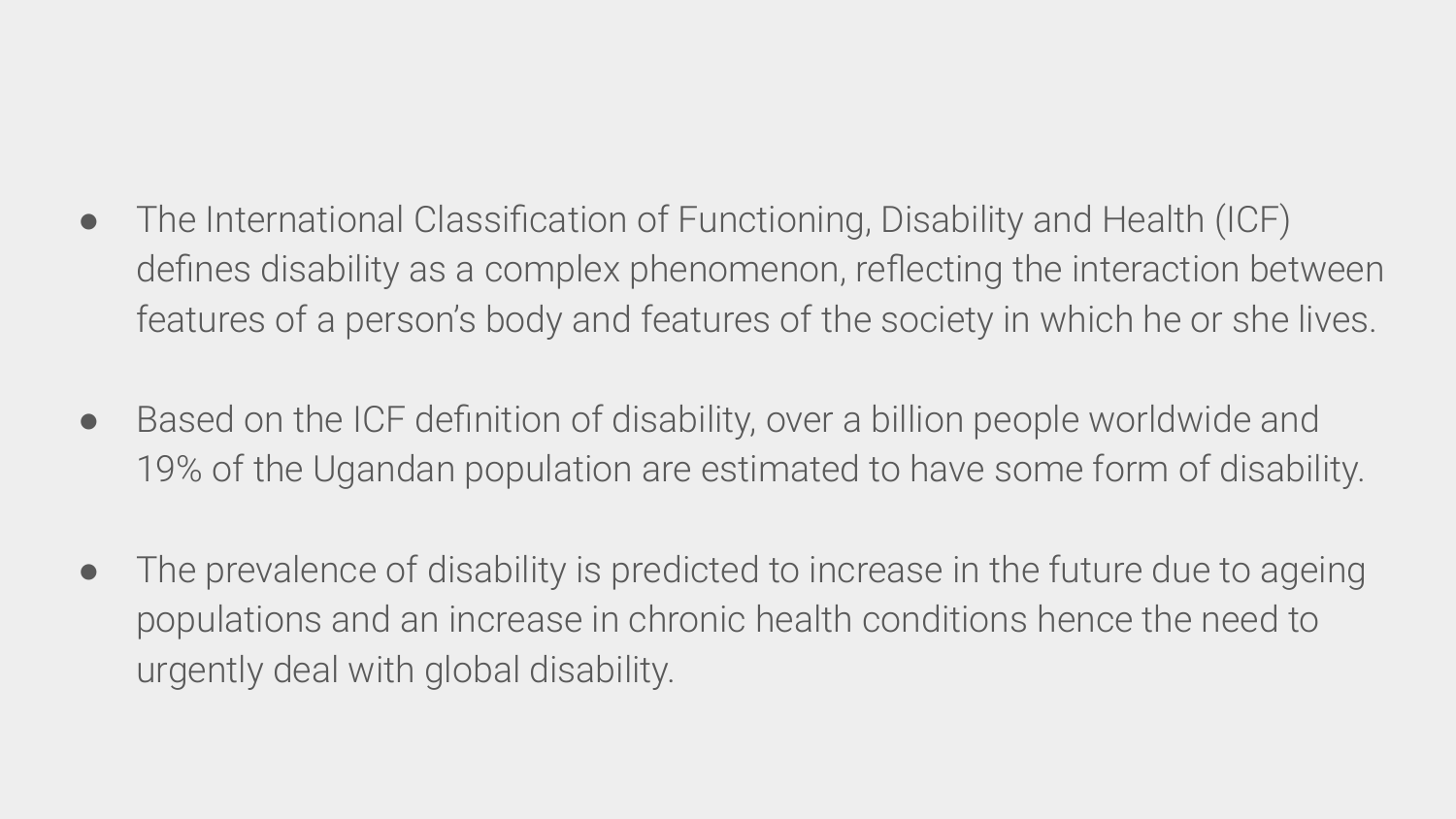#### **Barriers**

People with disabilities face barriers in all areas of life including:

- Education
- Employment
- Social and Political Life
- Community Participation
- Health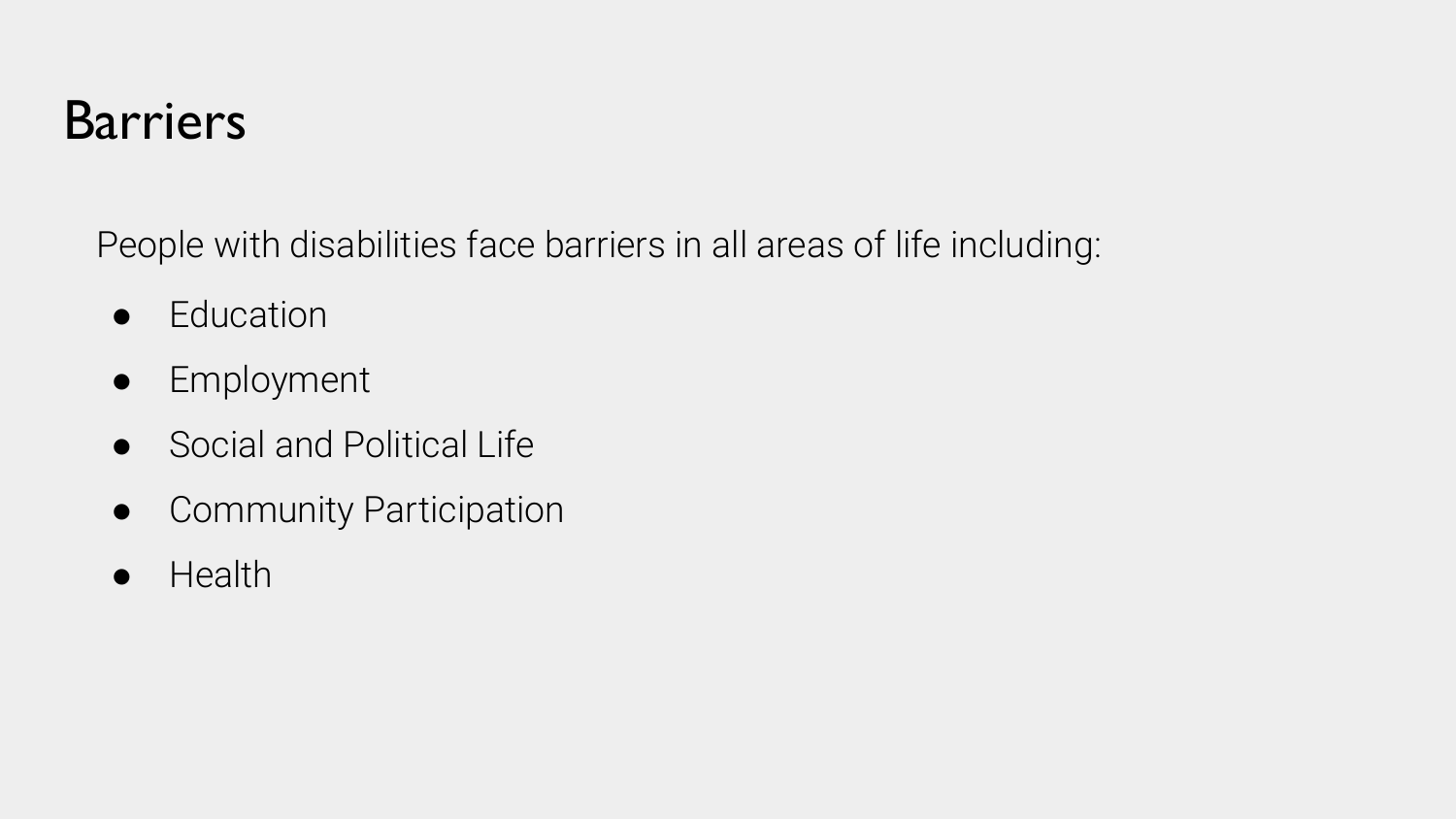#### Costs are a Major Barrier

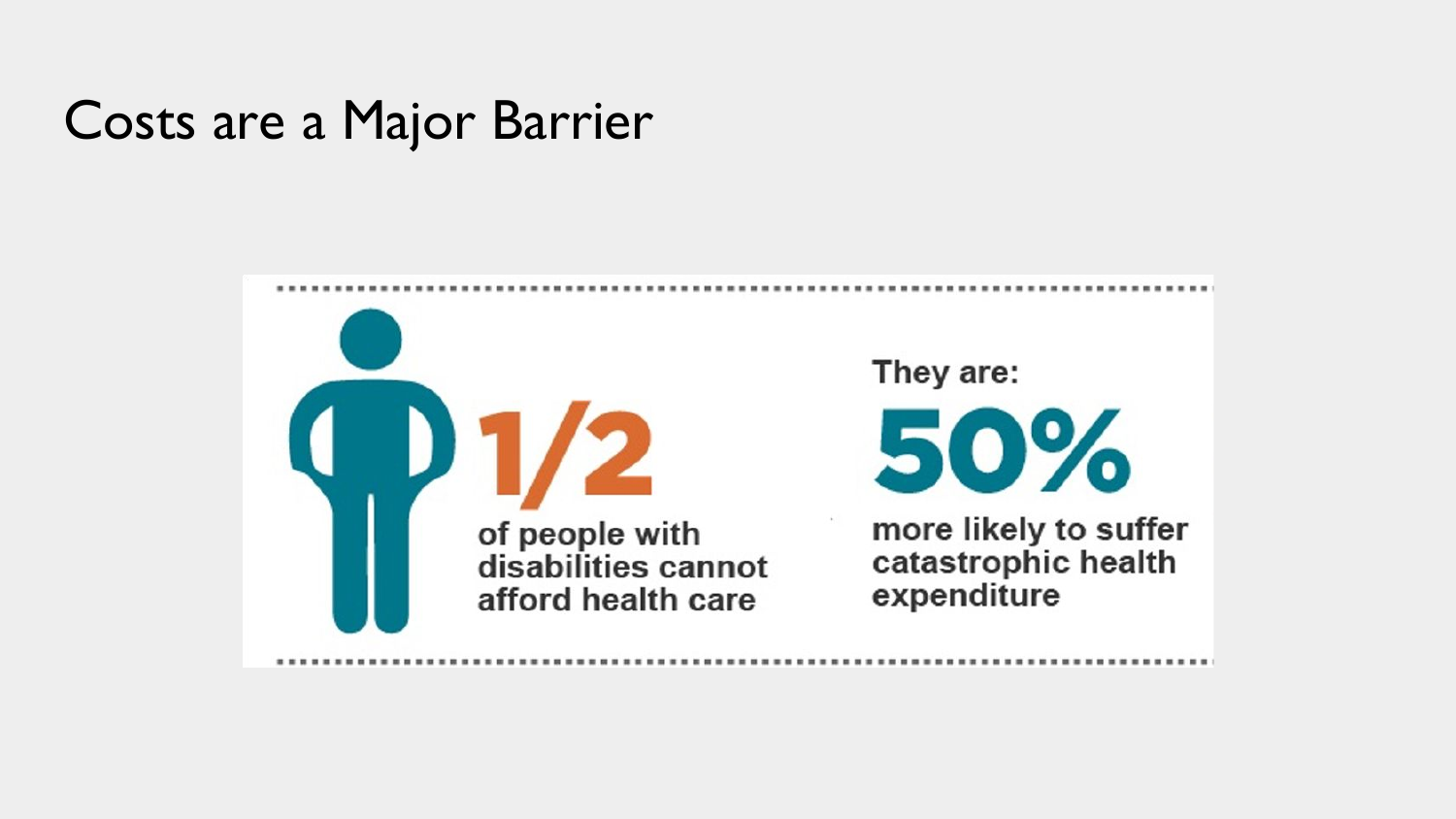#### Barriers to Health

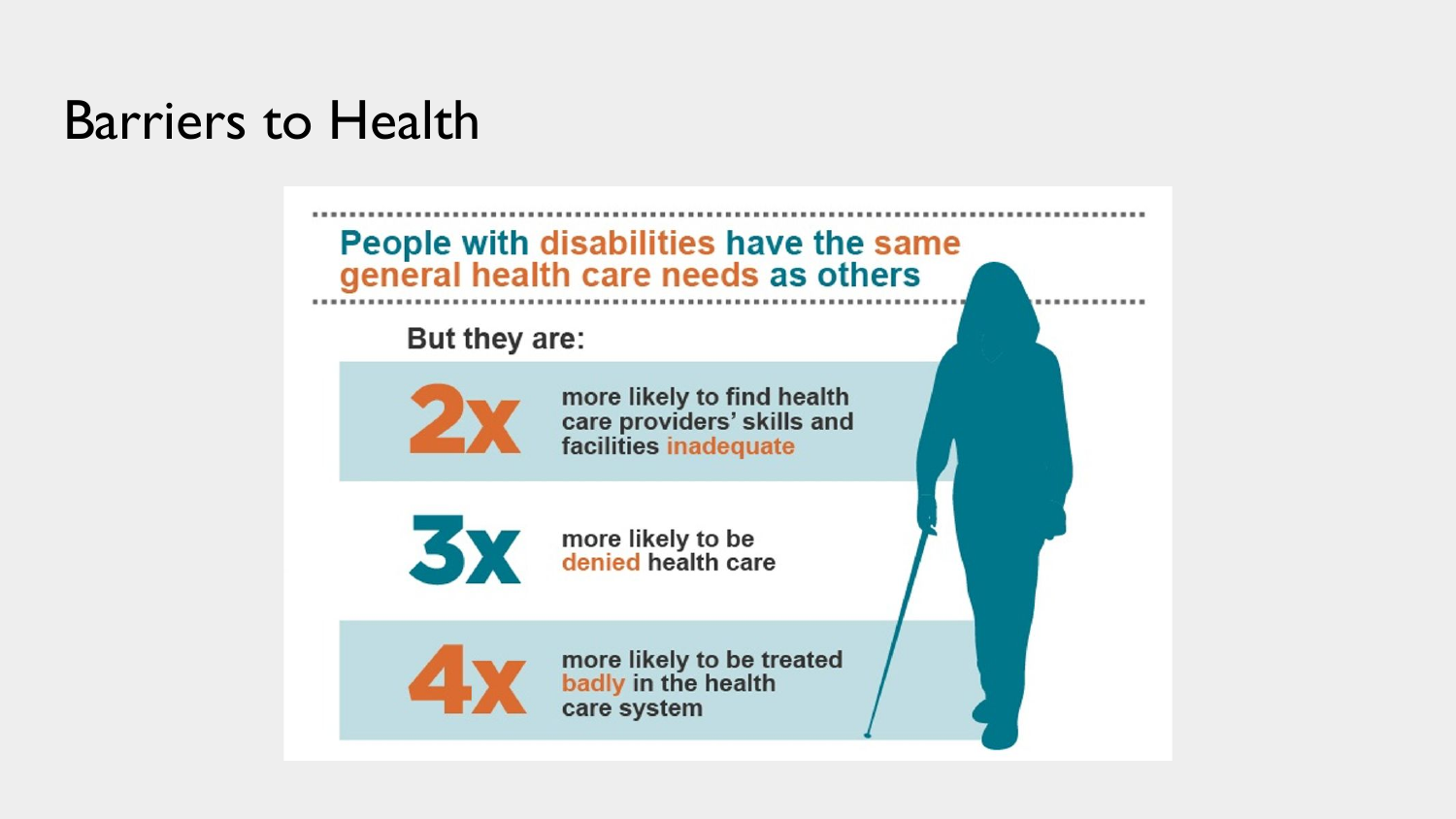Barriers also prevent access to rehabilitation and assistive devices which can enable people with disabilities to participate and be independent

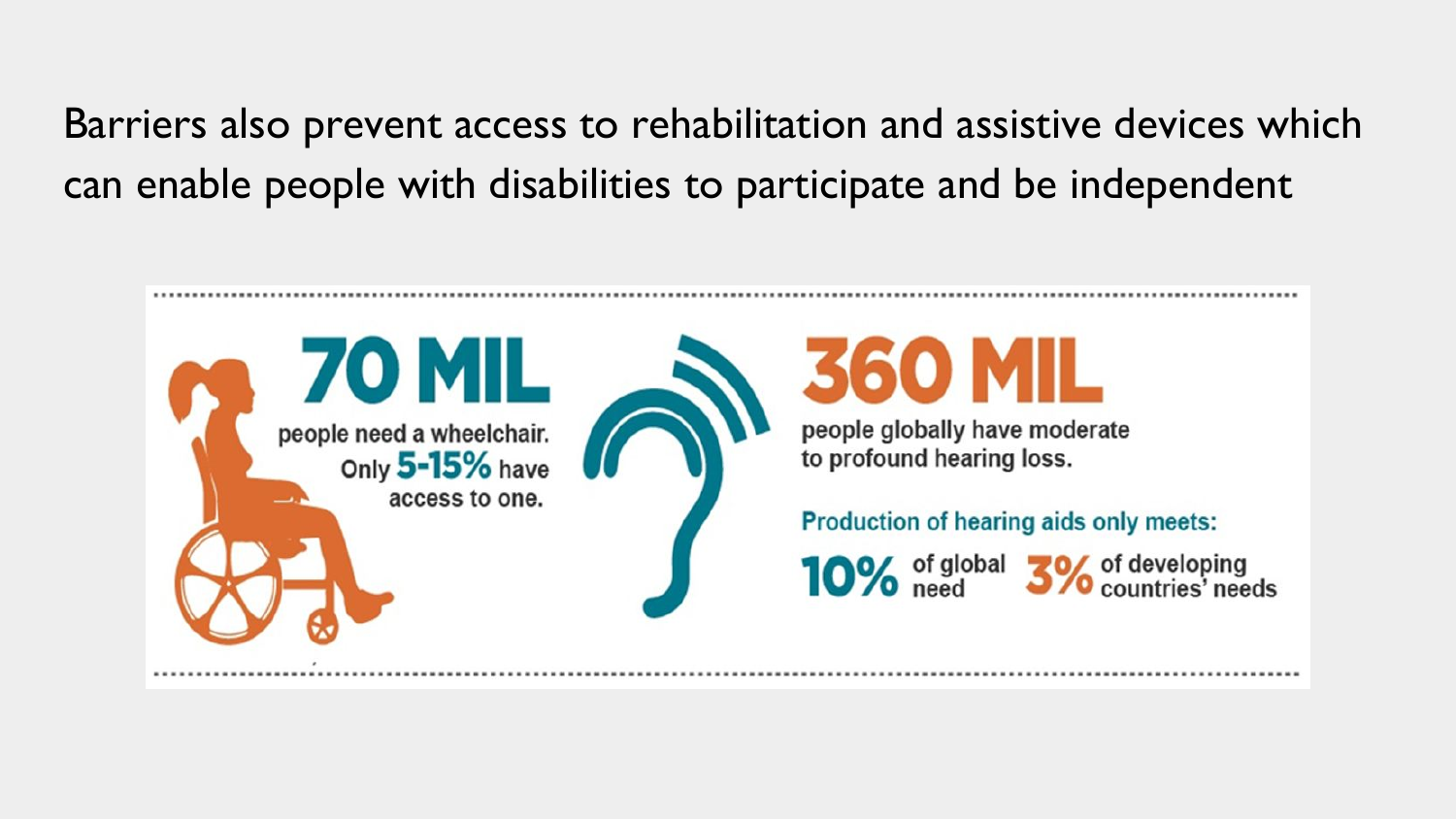#### Barriers have Negative Consequences

- Lower educational achievements
- Lower levels of employment
- Higher rates of poverty
- Poorer health outcomes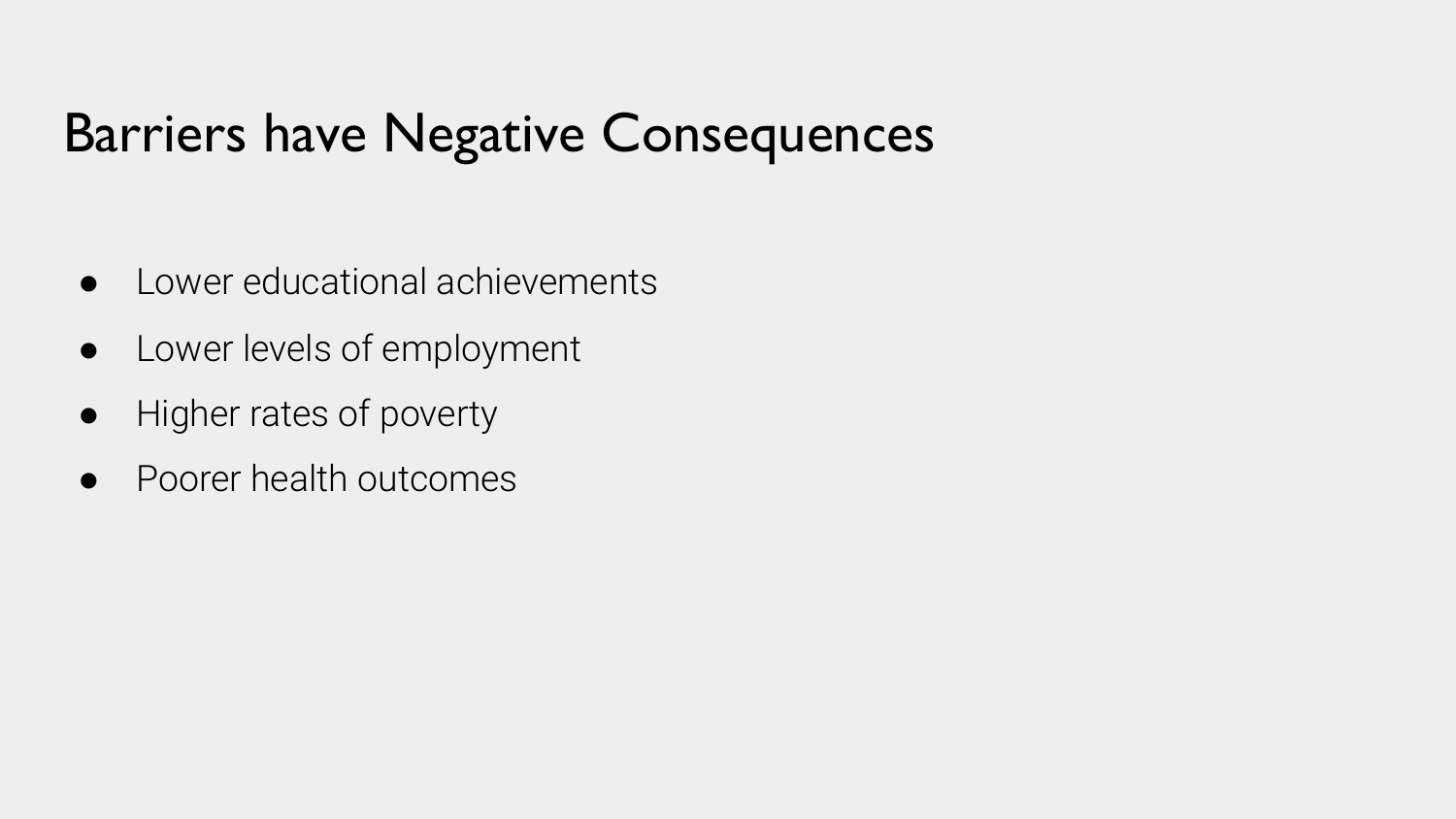#### References

Abimanyi-Ochom, J., & Mannan, H. (2014). Uganda's disability journey: Progress and challenges. *African journal of disability*, *3*(1), 108. <https://doi.org/10.4102/ajod.v3i1.108>

World Health Organization. (2015). WHO Global Disability Action Plan 2014-2021: Better Health for all People with Disability. https://www.who.int/disabilities/about/action\_plan/en/